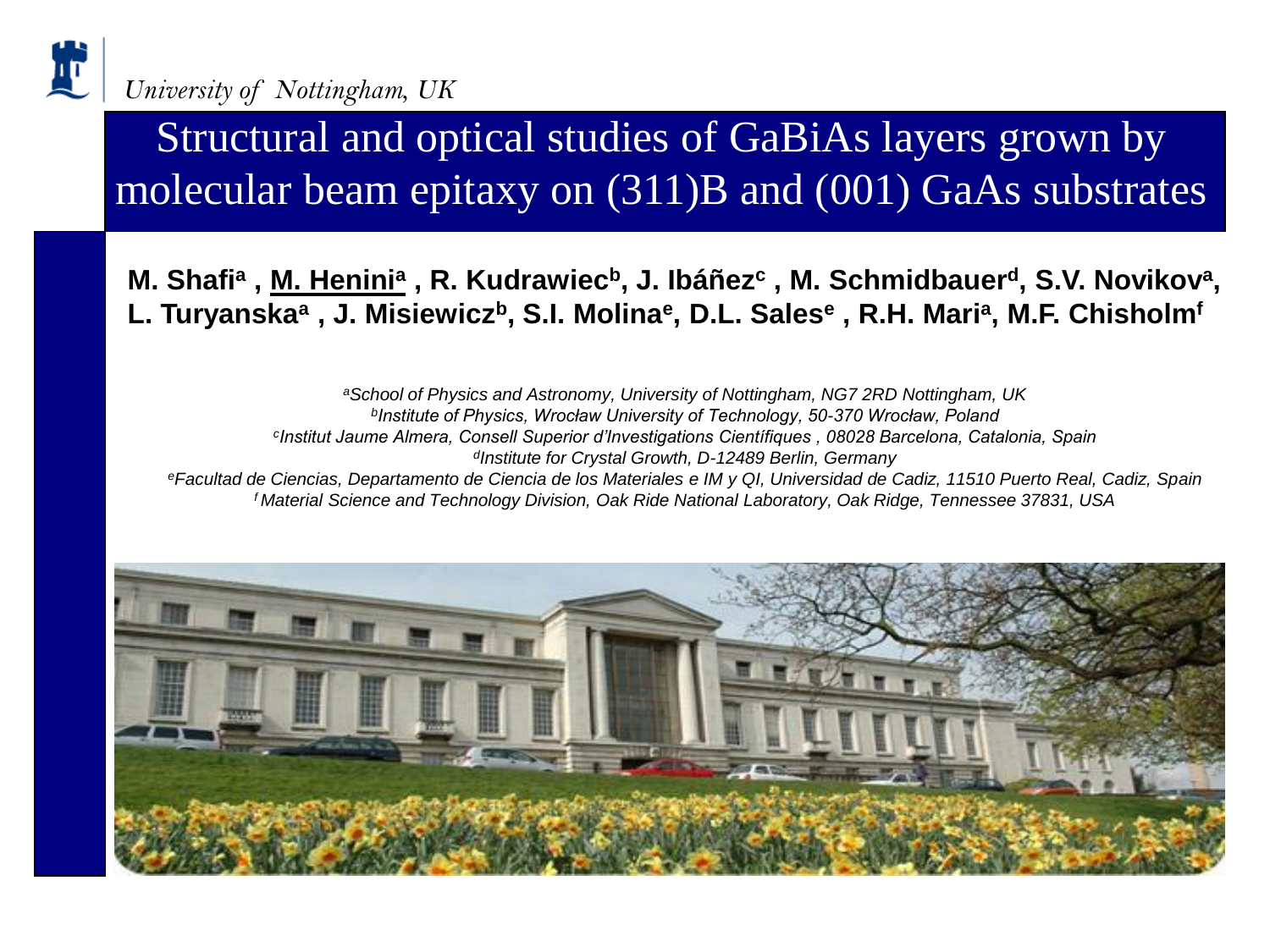

### **Outline**

#### **1. Introduction**

- **Motivation**
- **Growth on non-conventional GaAs substrates [non-(100)]**
- **Description of samples used in this study**

#### **2. Results and Discussion**

- **Enhanced Bi incorporation in GaAs using (311)B GaAs substrate**
- **Structural characterisation of (100) and (311)B GaAsBi epilayers**
- **Optical transmission spectroscopy of (100) and (311)B GaAsBi epilayers**

#### **3. Conclusion**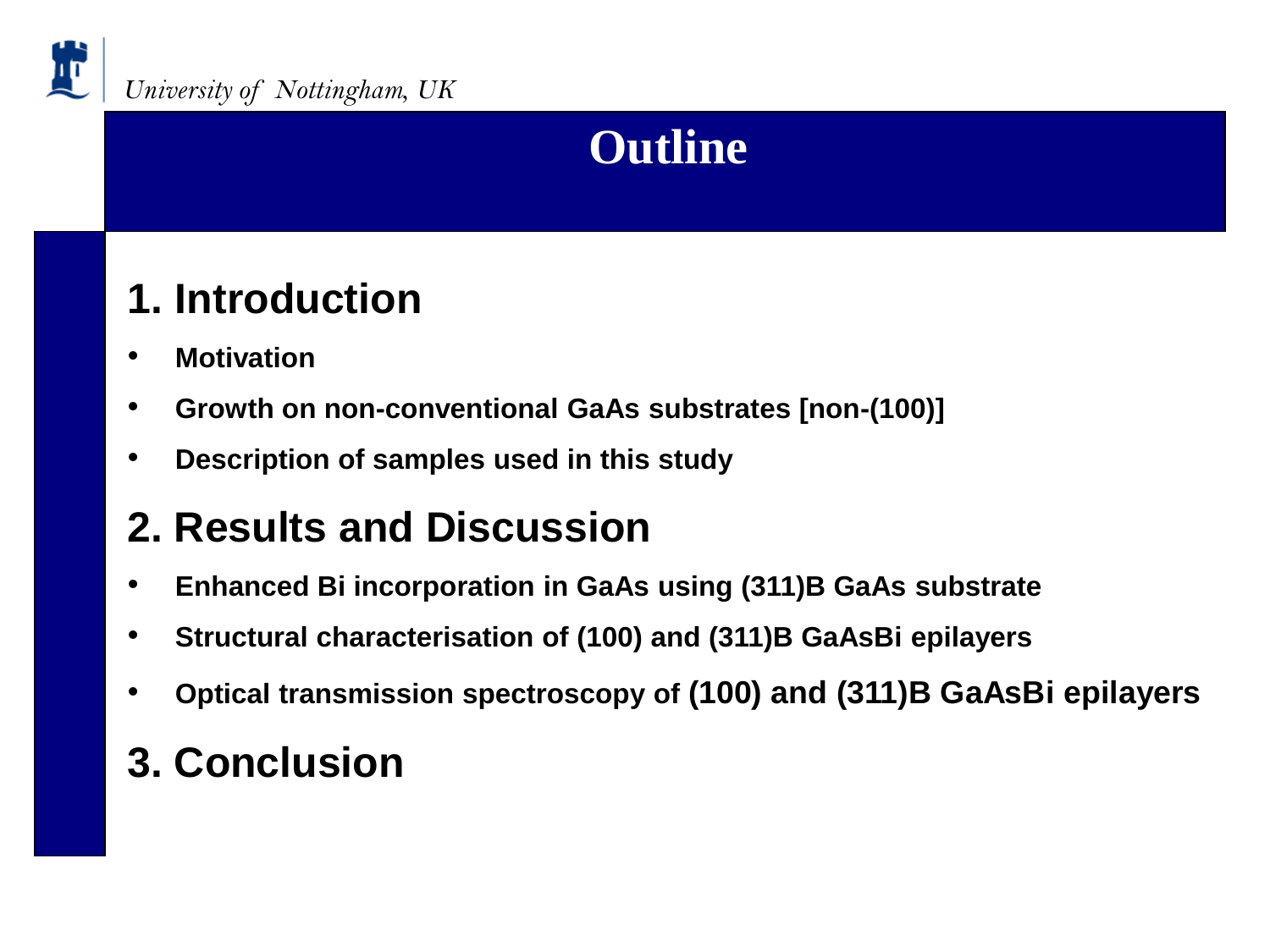

# **Motivation**

GaAs<sub>1-x</sub>Bi<sub>x</sub> and GaN<sub>v</sub>As<sub>1-x-v</sub>Bi<sub>x</sub> alloys are attracting a considerable deal of attention due to their remarkable properties and potential applications.

#### **Properties**

- Large bandgap reduction ( $~100$  meV per % of N;  $~100$  meV per % of Bi)
- Strong enhancement of the spin-orbit splitting energy

### **Applications**

- Solar cells
- Infra-red lasers
- Terahertz emitters and detectors
- **Spintonics**
- Heterojunction bipolar transistors
- Temperature-insensitive semiconductor band gap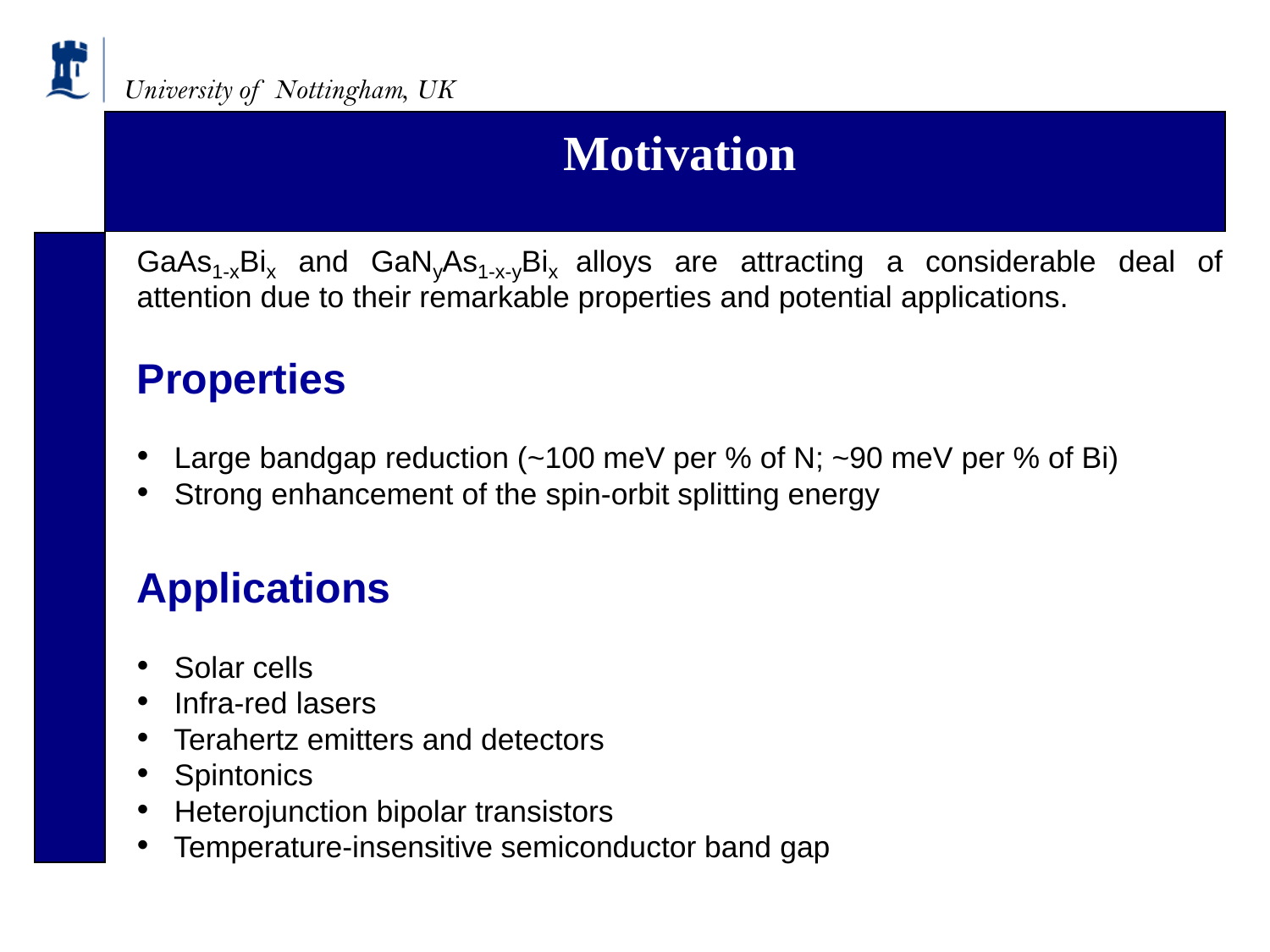

## **Growth on non-conventional GaAs substrates**

An important degree of freedom in the epitaxy of III-V semiconductors is the growth of layers on high Miller index surfaces, *i.e.* **surfaces oriented differently from the usual (100) orientation.**

#### **The use of non-(001) substrates has allowed:**

- Fabrication of ultrahigh mobility two-dimensional hole gases in GaAs/AlGaAs heterostructures
- High-performance InAs/GaAs quantum dot QD lasers
- InGaAs/GaAs QDs with enhanced piezoelectric effects
- GaMnAs epilayers with modified Mn incorporation and magnetic anisotropies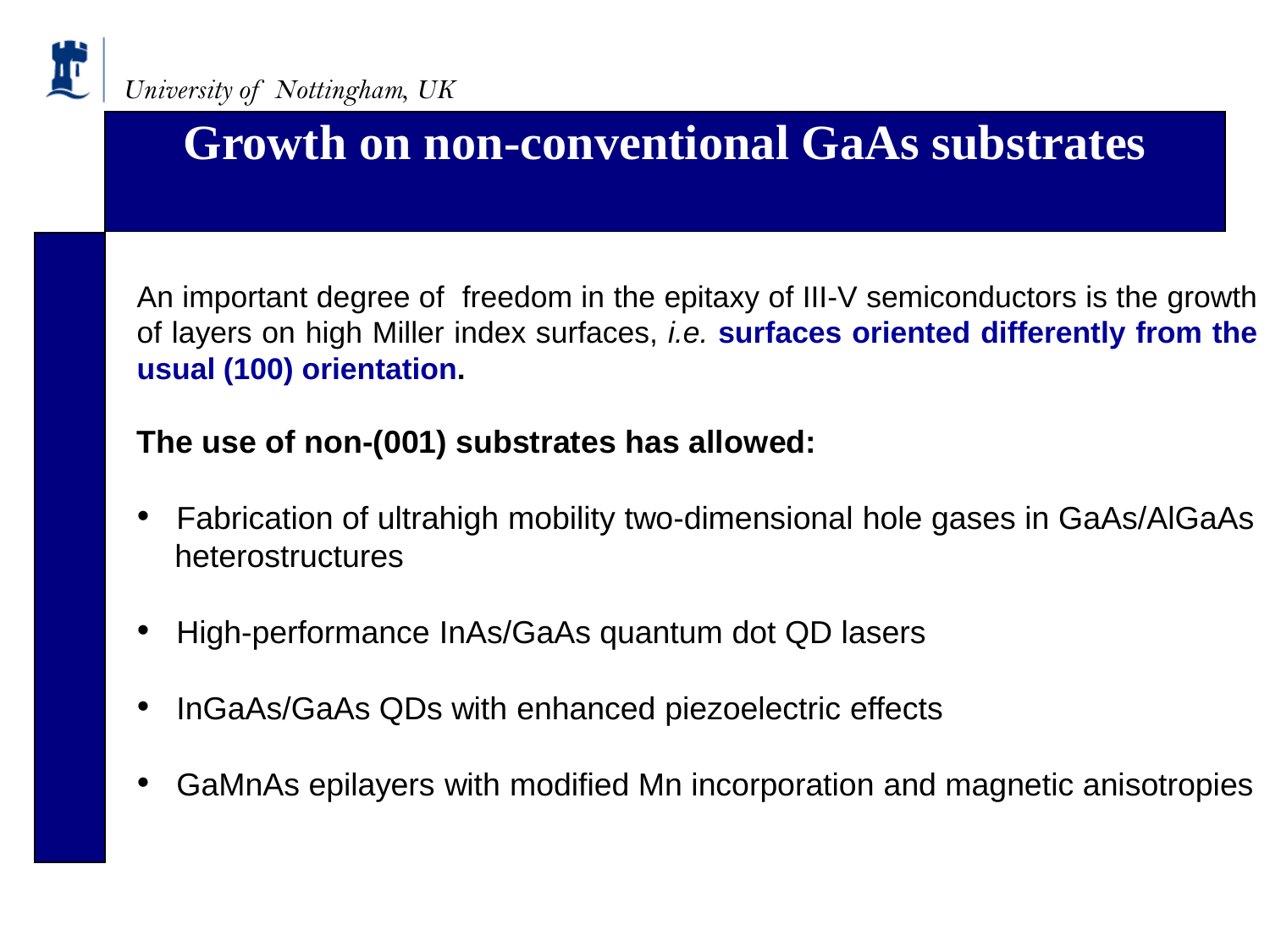

#### **Samples Details**

|                               |                        | <b>Ms-819</b>               | <b>Ms-821</b>               | $Ms-820$           |                                                       | $Ms-822$                    |
|-------------------------------|------------------------|-----------------------------|-----------------------------|--------------------|-------------------------------------------------------|-----------------------------|
| $\sim$ 1µm thick GaBiAs layer |                        | (100)                       | (100)                       | (100)              |                                                       | (100)                       |
|                               | Growth $T (^{\circ}C)$ | $-350$                      | $-350$                      | $-350$             |                                                       | $-350$                      |
|                               | As (Torr)              | $\sim$ 1.2 10 <sup>-5</sup> | $\sim 1.0 10^{-5}$          | $\sim 8.0 10^{-6}$ |                                                       | $~10^{-6}$                  |
|                               | <b>Bi</b> (Torr)       | $\sim$ 1.2 10 <sup>-7</sup> | $\sim$ 1.2 10 <sup>-7</sup> | $~1.2~10^{-7}$     |                                                       | $\sim$ 1.2 10 <sup>-7</sup> |
|                               |                        |                             |                             |                    | This is the region of<br>near stochiometric<br>growth |                             |
|                               |                        | $Ms-823$                    | $Ms-825$                    |                    | Ms-824                                                |                             |
|                               |                        |                             |                             |                    |                                                       | $Ms-826$                    |
|                               |                        | (311)B                      | (311)B                      |                    | (311)B                                                | (311)B                      |
|                               | Growth $T (^{\circ}C)$ | $-350$                      | $-350$                      |                    | $~1 - 350$                                            | $-350$                      |
| Semi-insulating               | As (Torr)              | $\sim$ 1.2 10 <sup>-5</sup> | $\sim 1.0 10^{-5}$          |                    | $\sim 8.0 10^{-6}$                                    | $~10^{-6}$                  |
| $(100)$ or $(311)B$           | <b>Bi</b> (Torr)       | $\sim$ 1.2 10 <sup>-7</sup> | $\sim$ 1.2 10 <sup>-7</sup> |                    | $\sim$ 1.2 10 <sup>-7</sup>                           | $\sim$ 1.2 10 <sup>-7</sup> |

**Growth Temperature = 350<sup>0</sup>C Growth rate of GaAs = 1 monolayer per second Bi flux constant = 1.2 10-7 Torr As flux varied = 1.2x10-5 -6x10-6 Torr**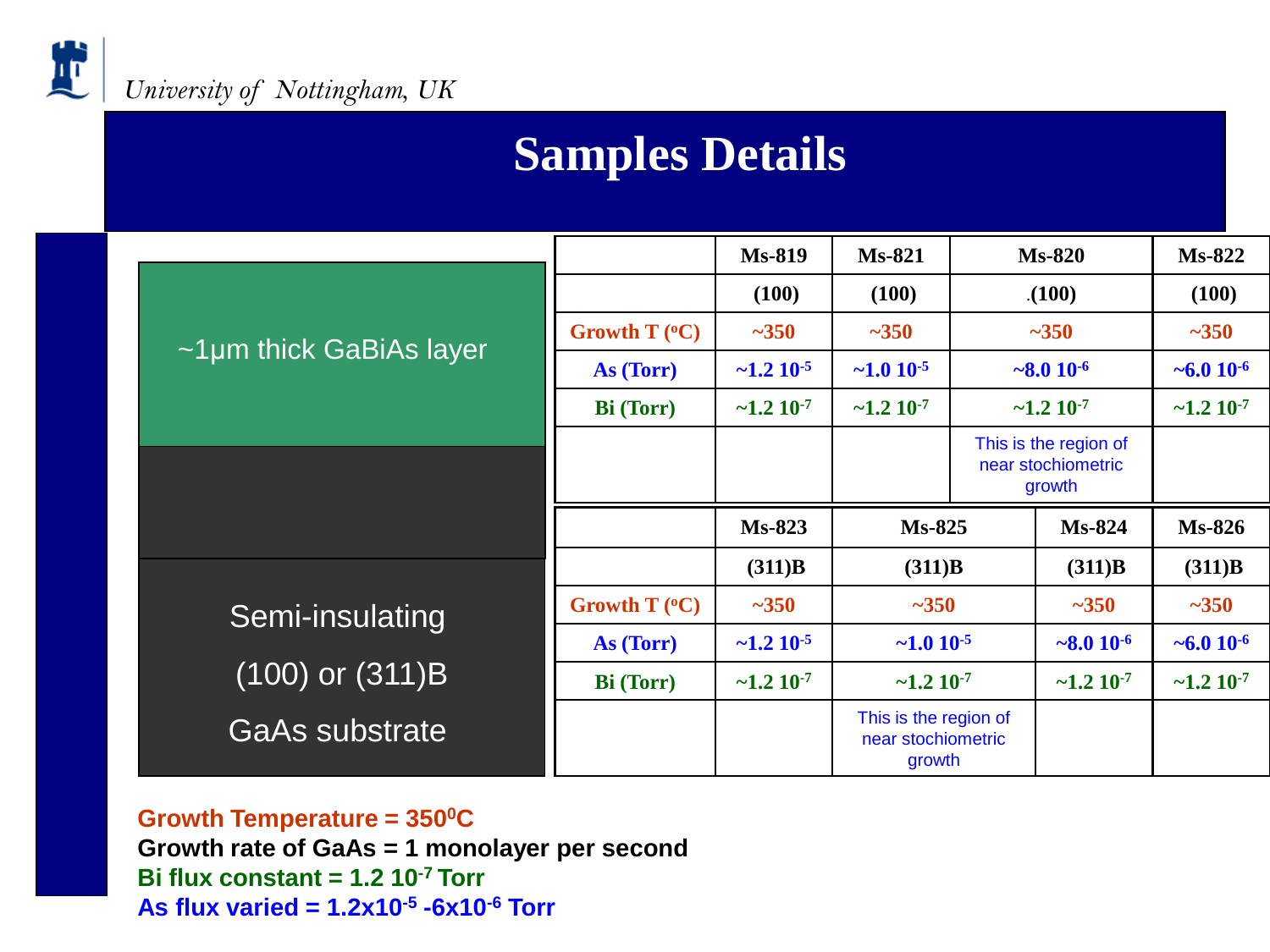

### **HRXRD Results**



(001) and (311)*B* GaBiAs epilayers grown under near-stoichiometric conditions

- Reflections arising from the GaAs substrate
- Broad diffraction peak at lower diffraction angles. This peak is attributed to the GaBiAs alloy

Similar patterns were obtained for the other samples with different Bi content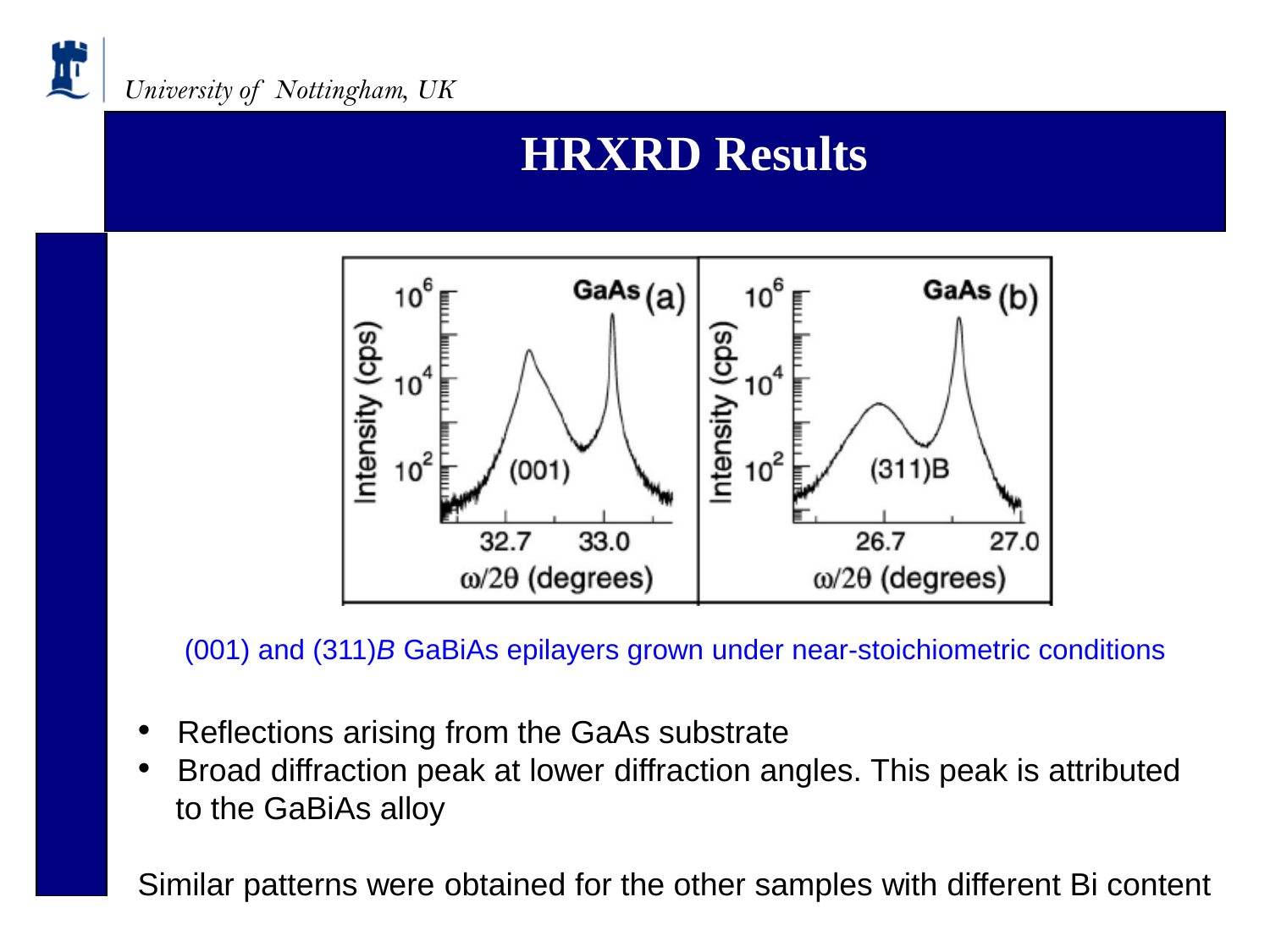#### **Effect of the Arsenic Overpressure on the Bi incorporation in (001) and (311)B GaAs epilayers**



• Bi content incorporated into all (311)*B* epilayers, (with the exception of the sample grown with the lowest As flux), is appreciably larger than that incorporated into the (001) samples.

• Near stoichiometric growth conditions **Bi content in (311)B = 4% Bi content in (001) = 3%**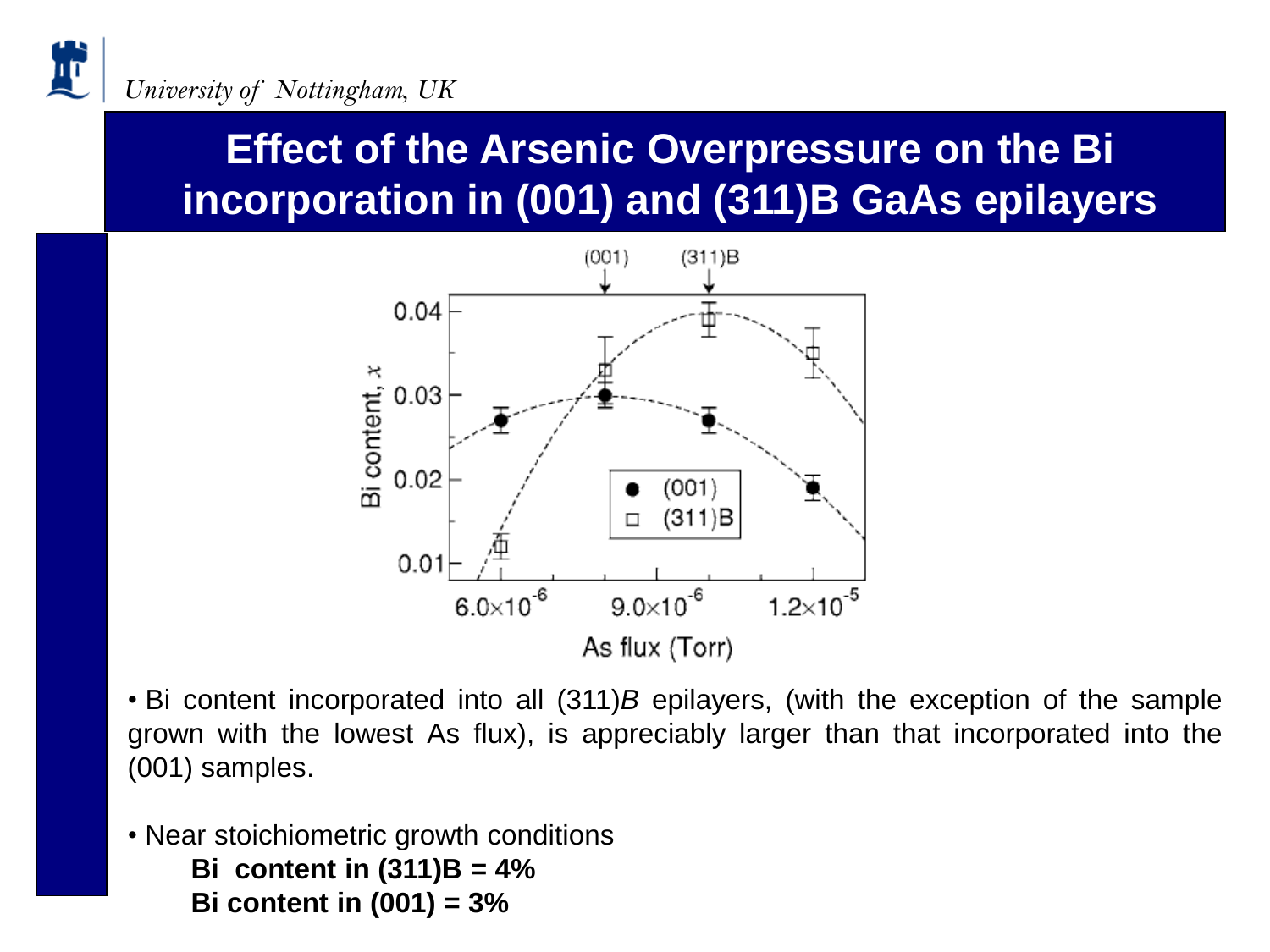

#### **Cross sectional view of Bright Field TEM Images**



- Presence of extended structural defects in both epilayers.
- For (001) GaBiAs film, such defects consist mainly of dislocations.
- For (311)*B*, crystalline quality of the GaBiAs epilayer is fairly good close to interface but it degrades closer to free surface.
- For both orientations the *Z*-contrast image close to the interface reveals that no extended Bi segregation exists in these epilayers.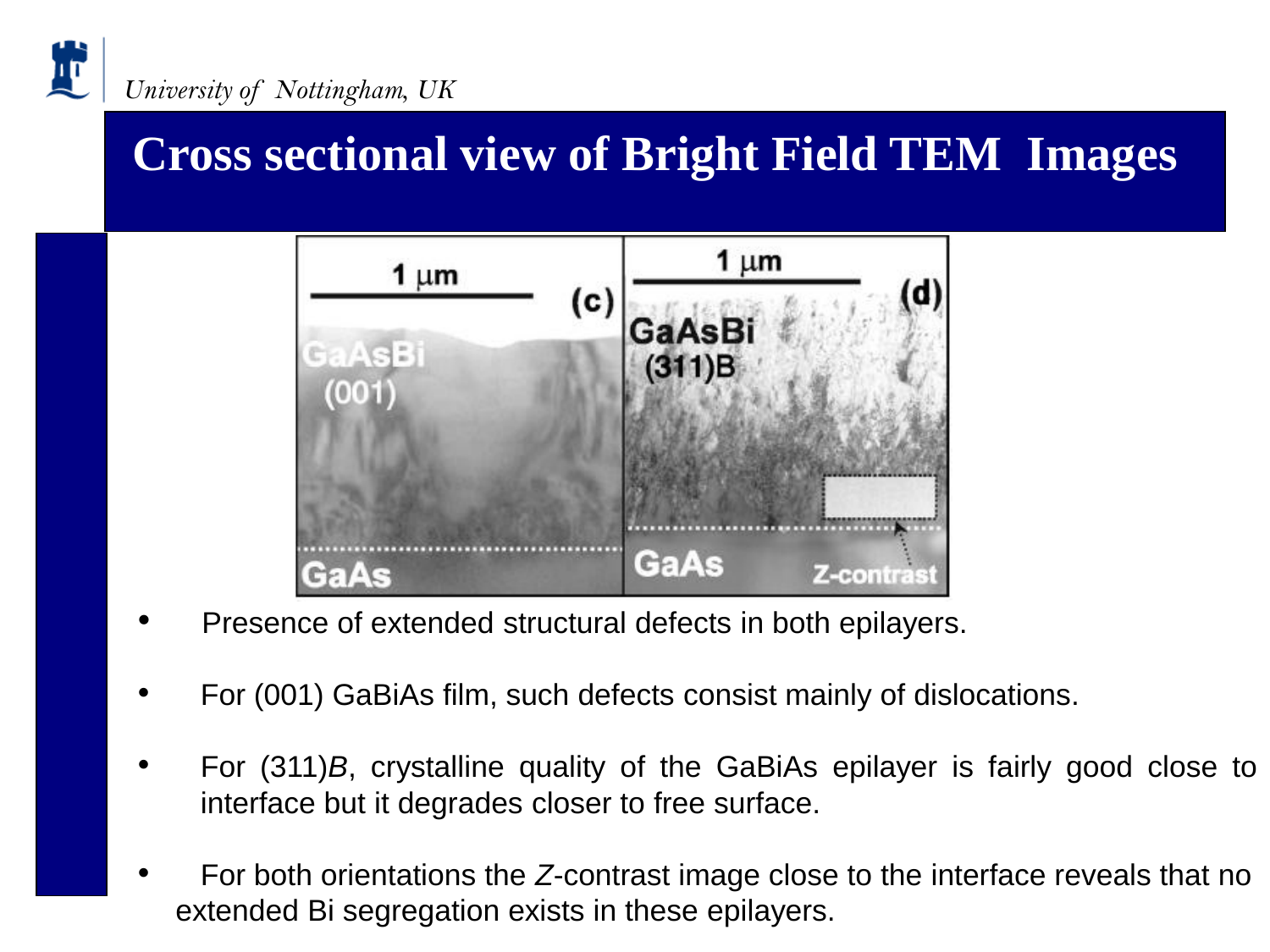

# **Optical transmission spectroscopy results**



Samples grown near stoichiometric growth conditions:

For  $(001)$ : Eg= XXX eV For (311)B: Eg= XXX eV

**For the same Bi flux the (311)B Eg is around 90 meV lower than for the corresponding (001) Eg**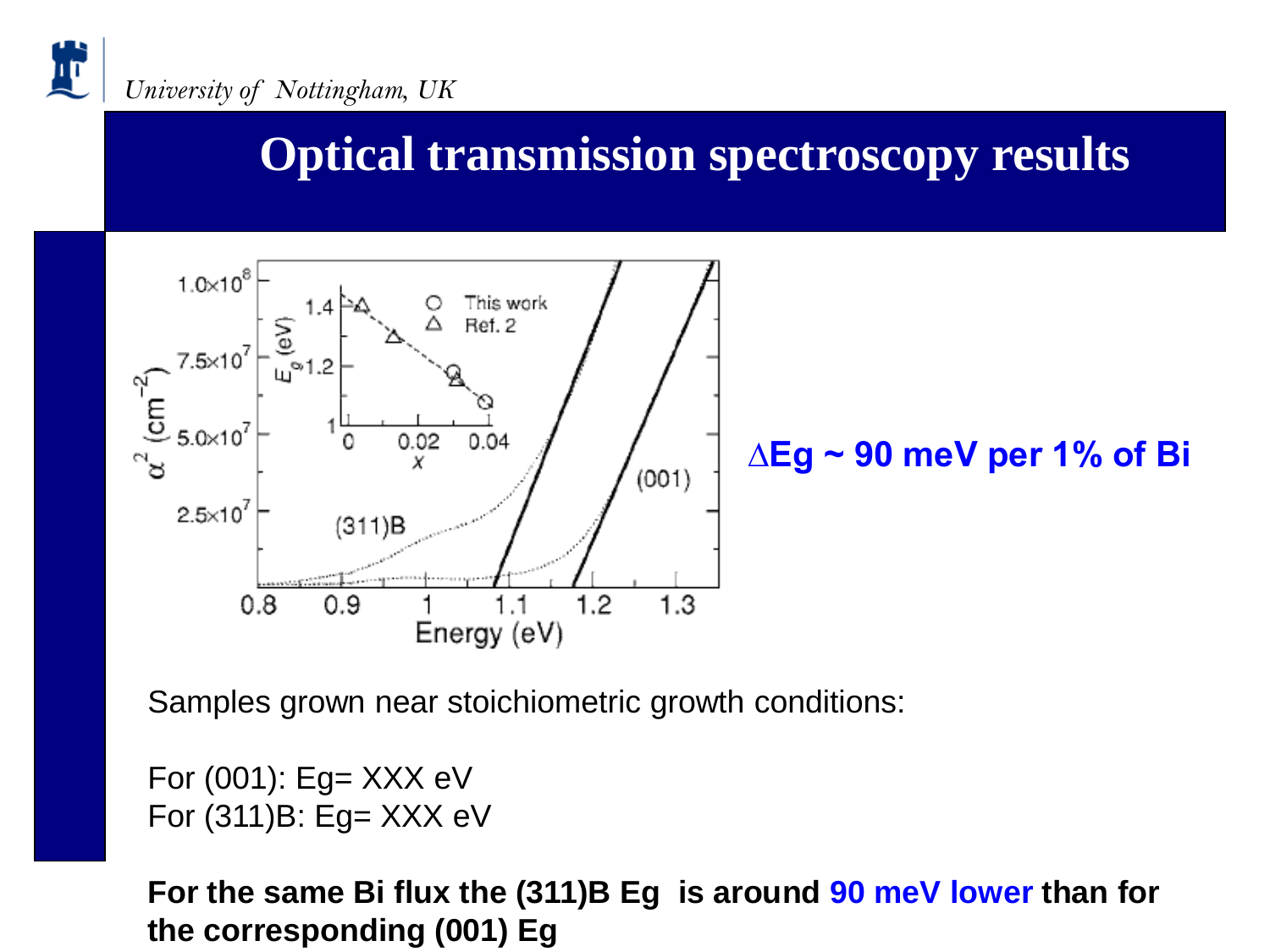

# **Effect of Annealing: (100) samples**

#### annealed at 200 <sup>o</sup>C for 3hours



- PL peak position does not change after annealing: 1.17eV
- PL linwidth is slightly narrower (~70meV)
- Emission is enhanced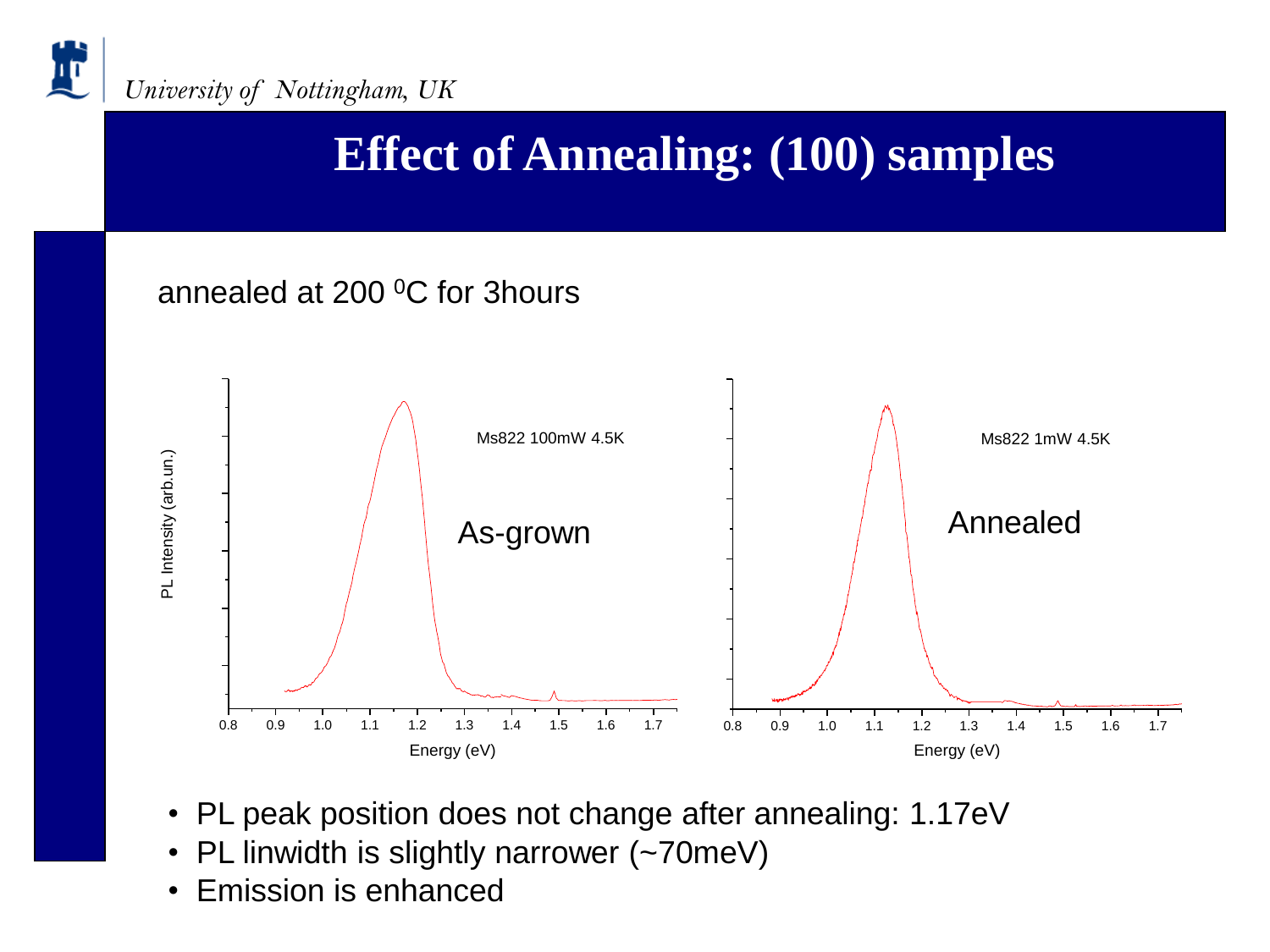

## **Effect of Annealing: (311)B samples**

#### annealed at 200 <sup>o</sup>C for 3hours



- Emission is enhanced
- PL peak position does not change after annealing: 1.05eV
- PL linewidth is slightly narrower; PL band shape is changed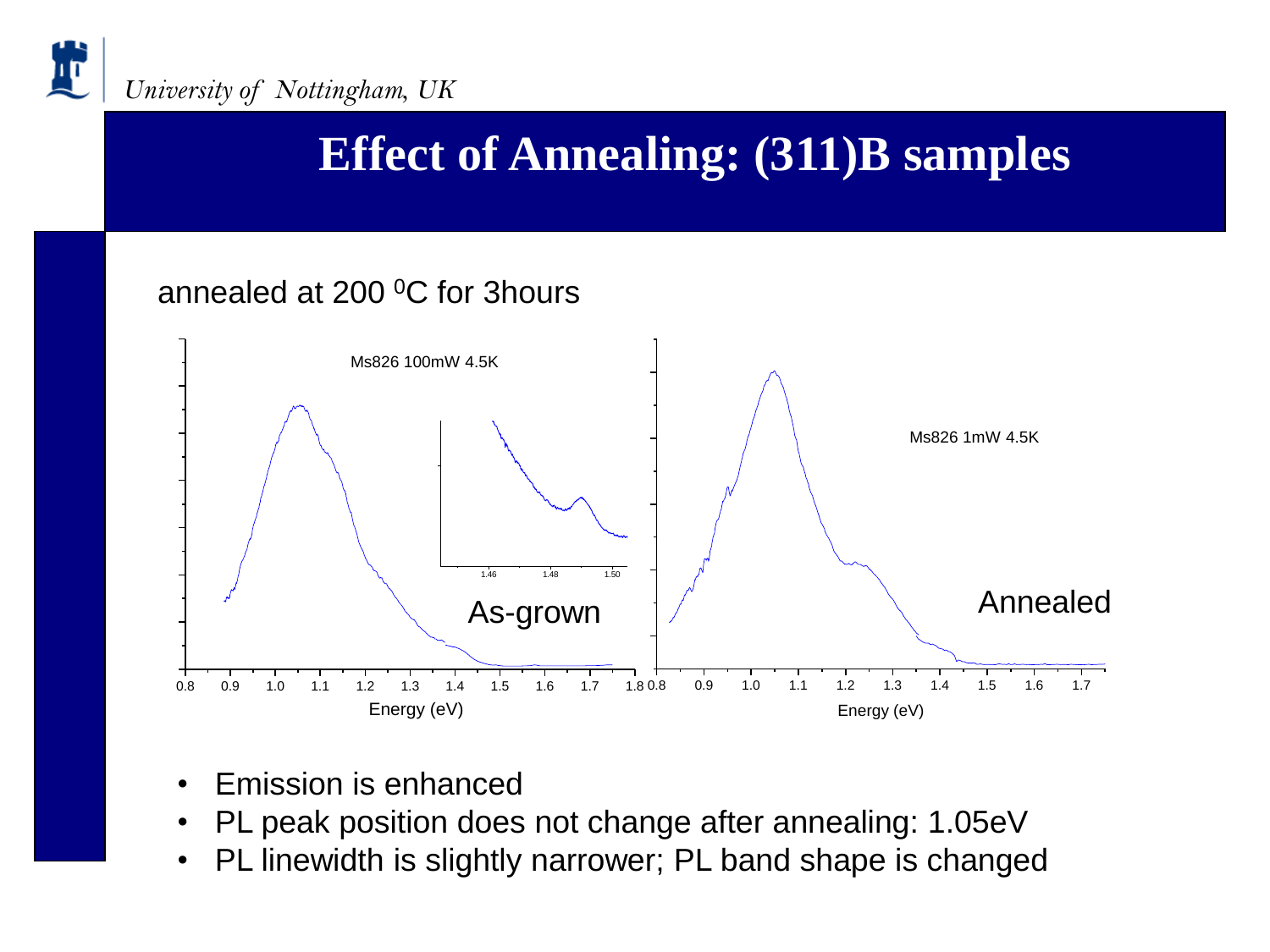

# **Conclusions**

- Content of Bi in GaBiAs varies with As flux.
- Enhancement of Bi incorporation was obtained by using (311)B GaAs substrate

near stoichiometric growth conditions and constant Bi flux: **x~ 4% for (311)B and x~3% for (001)**

• Bi incorporation into GaAs leads to large energy band gap reduction.

#### **∆Eg ~ 90 meV per 1% of Bi.**

• Enhancement of PL after annealing at 200 C for 3 hours.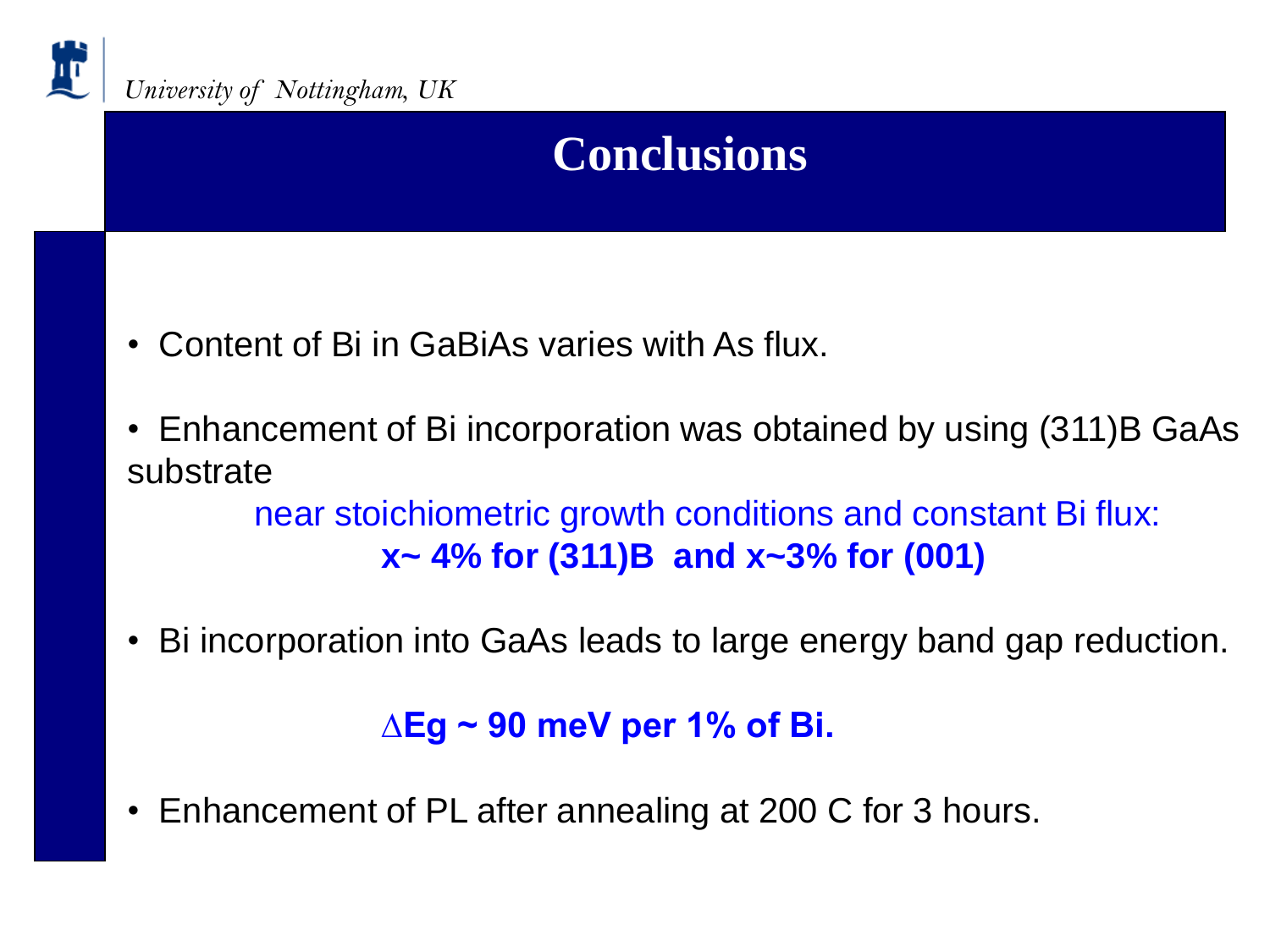# **Acknowledgements**

**M.Shafi, S.V. Novikov, L. Turyanska, R.H. Mari (UK) R. Kudrawiec, J. Misiewicz (Poland) J. Ibáñez, S.I. Molina, D.L. Sales (Spain) M. Schmidbauer (Germany) M.F. Chisholm (USA)**





UK Funding Agency